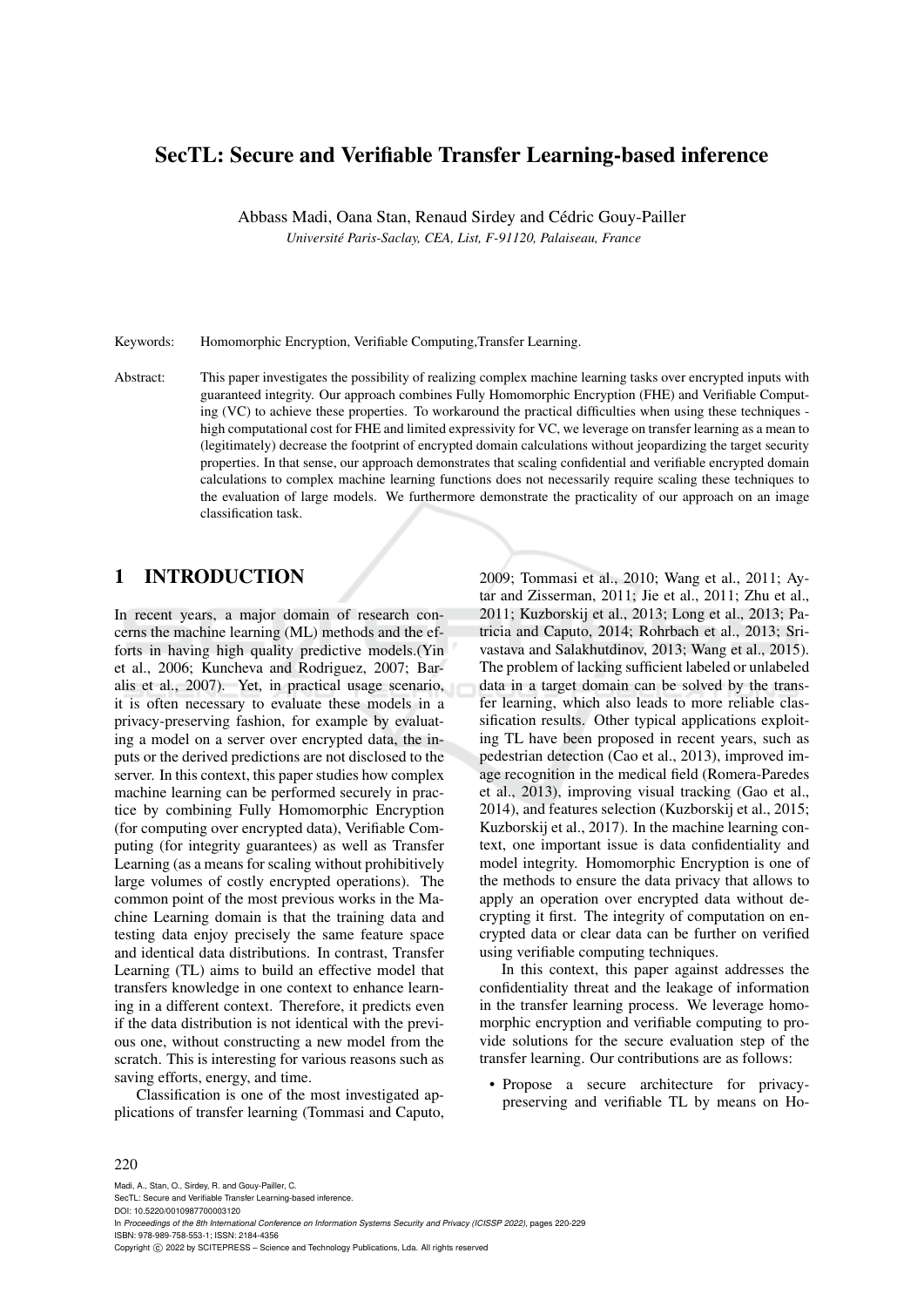momorphic Encryption and Verifiable Computing. Beside this architecture, we also give an example of a practical medical use case for our secure transfer learning solution.

- Provide an instantiation of our framework using the VC protocol from (Fiore et al., 2014) with the BFV (Fan and Vercauteren, 2012) homomorphic encryption scheme, to classify an encrypted image into two classes  $(dogs$  and cats)<sup>1</sup>.
- Propose PEOLE, a method of dimension reduction of the features space in order to efficiently apply the homomorphic encryption techniques without a significant accuracy loss.
- Evaluate the practical performances of our architecture ( $\approx$ 2 min for prediction an encrypted image) by several classification experiments consisting in extracting the featurea from a pre-trained model VGG16 (Simonyan and Zisserman, 2014) for image classification and train a MLP (Multi-Layer Perceptron) classifier on top of it.

## 2 RELATED WORK

It is worth noting that most of the studies in the privacy of data to machine learning consisting of applying homomorphic encryption to machine learning models concentrates on making the inference on private data (*e.g.* CryptoNets (Gilad-Bachrach et al., 2016), TAPAS (Sanyal et al., 2018), NED (Hesamifard et al., 2019)) and not so much on the training phase. Other notable works (Zhu, 2005; Nigam et al., 2000; Blum and Mitchell, 1998; Joachims et al., 1999). Zhu and Wu. (Zhu and Wu, 2006) have finestudied how to deal with noisy class label problems in the line of research between supervised and unsupervised learning. In another line of research, Yang et al. (Yang et al., 2006) have studied the cost of learning when the additional tests can be made to future samples.

A particularly interesting application approach using encryption for performing machine learning for Deep Neural Network nets (DNNs) has been done in (Tanaka, 2018) where all the images used for training are encrypted using a tailored-made cryptosystem called Tanaka. Sirichotedumrong, Kinoshita, and Kiya (SKK) scheme (Sirichotedumrong et al., 2019) proposed a privacy-preserving scheme for DNN that encrypts the images ( pixel-based image encryption method) under different keys, and allows one to use data augmentation in the encrypted domain. Glyph

(Lou et al., 2019) is another approach, based on homomorphic encryption, allowing to fast and accurately train DNNs on encrypted data by switching between TFHE (Fast Fully Homomorphic Encryption over the Torus) and BGV cryptosystems.

The problem of ensuring privacy and verifiability in a deep learning system is examined in a few works such as SafetyNets (Ghodsi et al., 2017), and Slalom (Tramer and Boneh, 2018). However, these schemes (SafetyNets, Slalom) propose only a small variety of activation functions or require additional hardware assistance as in (Tramer and Boneh, 2018). An interesting architecture proposed by Madi et al. (Madi et al., 2020) to achieve both confidentiality and integrity for the inference step of a neural network is comprised of three entities: client, server, and operator. Even if similar to ours, in their case, the server executes the first layers privately (using FHE and VC) and it is the operator which is performing on clear the last layers of the NN. As such, they cannot take advantage of a public pre-trained model and moreover, they are obliged to use an adversarial learning model against the leakage of information after decryption on the operator side.

To the best of our knowledge, this is the first work to use the application of the verifiable computing and homomorphic encryption for the transfer learning setting (i.e. verify the integrity of the encrypted prediction results returned by the model).

DGY PUBLICATIONS 3 BACKGROUND

## 3.1 Transfer Learning (TL)

Transfer Learning (TL) is the process of learning to solve a problem in a "target" domain using part of the knowledge acquired on the reference problem to solve a similar target problem. In this context, we can distinguish several approaches depending on what, when and how we want to transfer. The application of this idea in ML implies reusing all or part of a model learned on reference data to solve a target problem by re-learning on the target data. This is attractive for several purposes, such as learning about sensitive data, while respecting privacy policies and business requirements and in different domains like the health or the autonomous driving field.

In a Transfer Learning setting, some labeled data  $\mathcal{D}_{src}$  are available in a source domain, while only unlabeled data  $\mathcal{D}_{tar}$  are available in the target domain. We denote the source domain data as  $\mathcal{D}_{src} =$  $\{(x_{src_1}, y_{src_1}), \ldots, (x_{src_{n_1}}, y_{src_{n_1}})\}\$ , where  $x_{src_i} \in \mathbb{R}^m$  is the input data and  $y_{src_i}$  is the corresponding label.

<sup>1</sup>Dataset available at https://www.kaggle.com/shivamb/ cnn-architectures-vgg-resnet-inception-tl/data.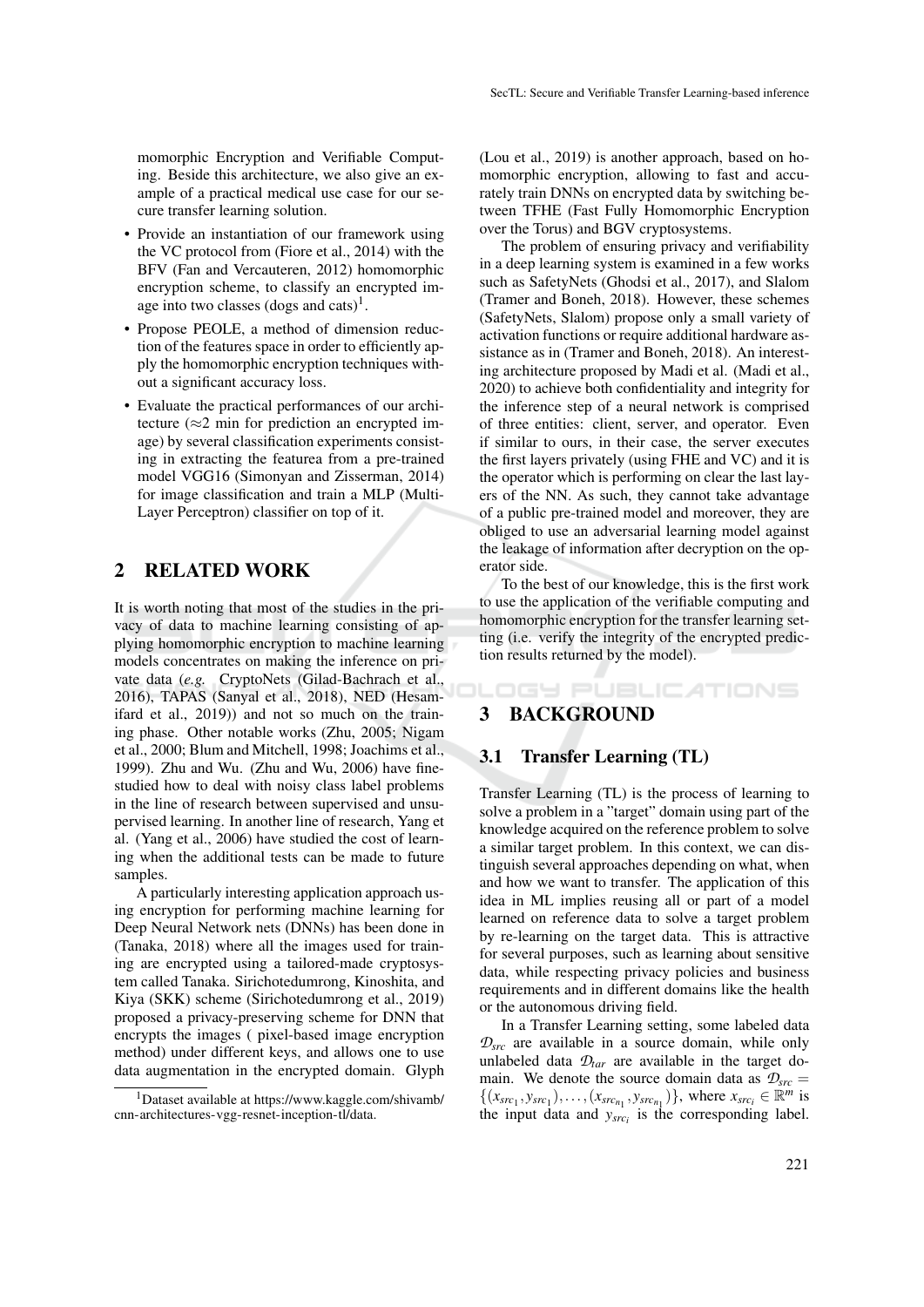Furthermore, we indicate the target domain data as  $\mathcal{D}_{tar} = \{x_{tar_1}, \ldots, x_{tar_{n_2}}\}$ , and, without loss the generality, we suppose the input  $x_{tar_i}$  in  $\mathbb{R}^m$ . Let  $P(X_{src})$ and  $Q(X<sub>tar</sub>)$  (denoted by  $P$ , and  $Q$  in short) being the marginal distributions of *Xsrc* and *Xtar*, respectively. Generally, they can be different. The task of transfer learning is then to predict the labels *ytar<sup>i</sup>* corresponding to the inputs  $x_{tar_i} \in \mathcal{D}_{tar}$ .

## 3.2 Homomorphic Encryption (HE)

Fully Homomorphic Encryption (FHE) schemes allow to perform arbitrary computations directly over encrypted data. That is, with a fully homomorphic encryption scheme E, we can compute  $E(m_1 + m_2)$ and  $E(m_1 \times m_2)$  from encrypted messages  $E(m_1)$  and  $E(m<sub>2</sub>)$ .

In this section we recall the general principles of the BFV homomorphic cryptosystem (Fan and Vercauteren, 2012), which we use in combination with a VC scheme. Since we know in advance the function to be evaluated homomorphically, we can restrain to the somewhat homomorphic version described below.

The biggest problem of Homomorphic Encryption, especially in the homomorphic multiplicative is the size of the ciphertext that is growing exponentially in the number of operations, which can have a great influence on the correctness and the capability of decryption. For this reason for some HE scheme, there exists a relinearisation operation to solve the growth of error rate. We skip the description of the relinearisation step for the BFV since this is not needed for our usage - we evaluate only multi-variate quadratic polynomials of degree at most 2 (i.e. at most 2 multiplications and a modular reduction which can be realized upon decryption).

Let  $R = \mathbb{Z}[x]/\Phi_m(x)$  denote the polynomial ring modulo the *m*-cyclotomic polynomial with  $n' = \varphi(m)$ . The ciphertexts in the scheme are elements of polynomial ring  $R_q$ , where  $R_q$  is the set of polynomials in  $R$ with coefficients in  $\mathbb{Z}_q$ . The plaintexts are polynomials belonging to the ring  $R_t = R/tR$ .

As such, BFV scheme is defined by the following probabilistic polynomial-time algorithms:

 $\textbf{BFV.ParamGen}(\lambda): \rightarrow (n', q, t, \chi_{key}, \chi_{err}, w).$ 

It uses the security parameter  $\lambda$  to fix several other parameters such as  $n'$ , the degree of the polynomials, the ciphertext modulus *q*, the plaintext modulus *t*, the error distributions, etc.

 $BFV.KeyGen(n', q, t, \chi_{key}, \chi_{err}, w): \rightarrow (pk, sk, evk).$ 

Taking as input the parameters generated in BFV.ParamGen, it calculates the private, public and evaluation key. Besides the public and the private keys, an evaluation key is generated to be used during computation on ciphertexts in order to reduce the noise.

 $BFV.Enc_{pk}(m): \to c = (c_0, c_1, c_2 = 0)$ 

It produces a ciphertext *c* according to BFVcryptosystem for a plaintext *m* using the public key *pk*.

 $BFV.Dec_{sk}(c): \rightarrow m$ 

It computes the plaintext *m* from the ciphertext *c*, using private key *sk*.

 $BFV.Eval_{pk,evk}(f, c_1, \ldots, c_n): \rightarrow$  *c*, with  $c = BFV.Enc<sub>pk</sub>(f(m<sub>1</sub>,...,m<sub>n</sub>)),$  where

 $c_i =$ **BFV.Enc**<sub>*pk*</sub> $(m_i)$ , and *f* has *n* inputs and has degree at most two.

It allows the homomorphic evaluation of  $f$ , gateby-gate over  $c_i$  using the following functions: **BFV.Add**( $c_1, c_2$ ) and **BFV.Mul**<sub>evk</sub>( $c_1, c_2$ ).

For further details on this scheme, we refer the reader to the paper (Fan and Vercauteren, 2012).

Let us just note that a BFV ciphertext *c* can be seen as an element in  $R_q[y] = \mathbb{Z}/q\mathbb{Z}[X,Y]/\Phi_m(x)$  with a degree at most 2 (i.e.,  $c = c_0 + c_1y + c_2y^2$ ).

## 3.3 Verifiable Computing (VC)

Verifiable computation VC techniques allow to prove and verify the integrity of computations on authenticated data. A Verifiable Computation scheme is defined as a protocol in which a client (usually weak) has a function *f* and some data denoted *x* and delegates to another client (in most cases a server) the computation of  $y = f(x)$ . Then the same client or another one can receive the result *y* plus a short proof of its correctness. More in details, a user generates an authentication tag  $\sigma_x$  associated with his/her data *x* with his/her secret key and the server computes an authentication tag  $\sigma_{f,y}$  that certifies the value  $y = f(x)$ as an output of the function  $f$ . Now, anyone using the verification key (public or secret) can verify *y* to check that *y* is indeed the result of  $f(x)$ .

A VC scheme includes the following algorithms:

- 1.  $(PK, SK) \leftarrow \text{KeyGen}(f, \lambda)$ : Taking as input the security parameter  $\lambda$  and a function f, this randomized key generation algorithm generates a public key (that encodes the target function *f*) used by the server to compute *f*. It also computes a matching secret key, kept private by the client.
- 2.  $(\sigma_x, \tau_x) \leftarrow \textbf{ProbGen}_{SK}(x)$ : The problem generation algorithm uses the secret key SK to encode the input *x* as a public value  $\sigma_x$ , given to the server to compute with, and a secret value  $\tau_x$  which is kept private by the client.
- 3.  $\sigma_v \leftarrow Compute_{PK}(\sigma_x)$ : Using the client's public key and the encoded input, the server computes an encoded version for the function output  $y = f(x)$ .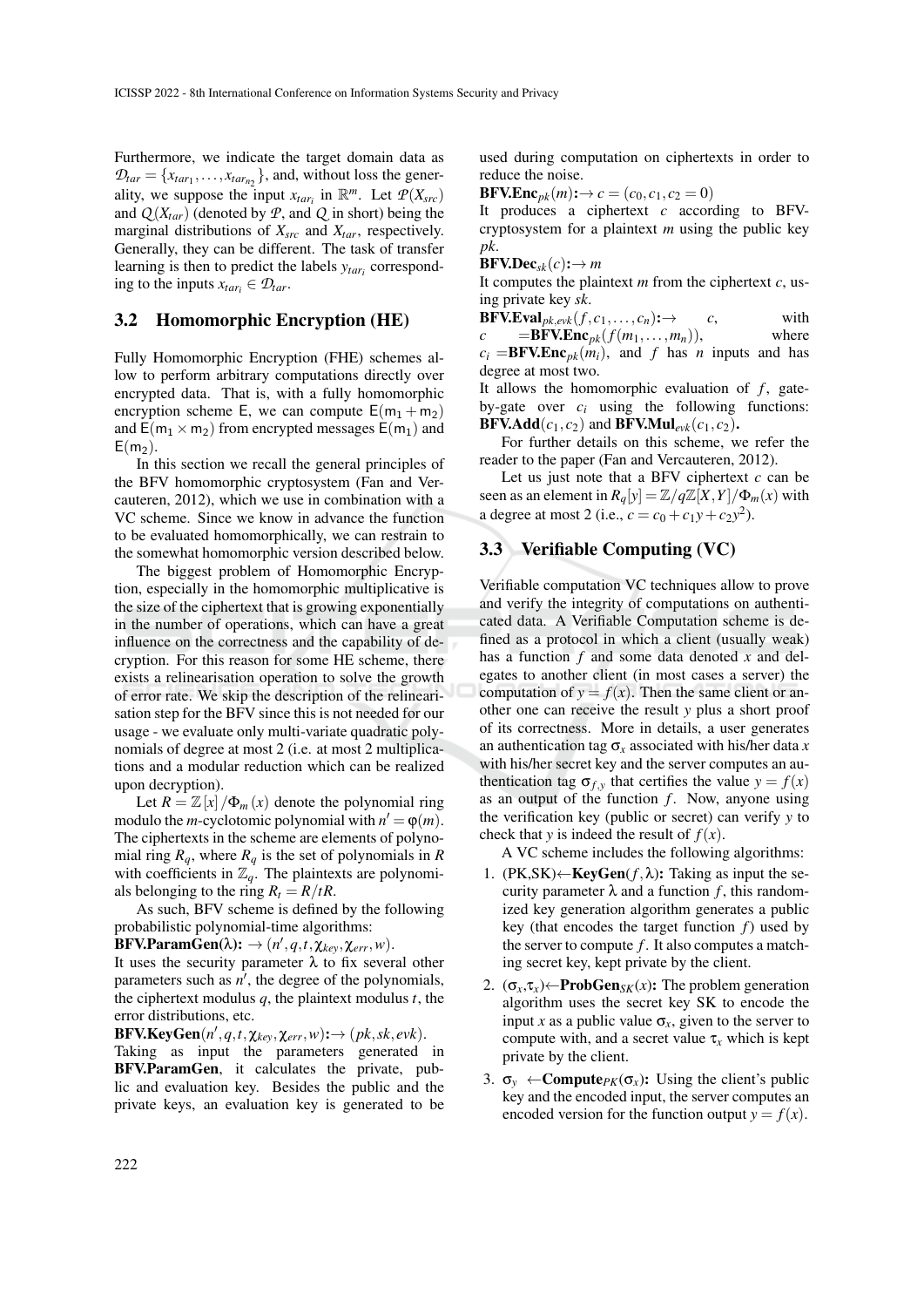4.  $(ac, y) \leftarrow \text{Verify}_{SK}(\tau_x, \sigma_y)$ : Using the secret key SK and the secret  $\tau_x$ , this algorithm converts the server output into a bit *acc* and a string *y*. If *acc* = 1 we say that the client accepts  $y = f(x)$ , meaning that the proof is correct, else (i.e.  $acc = 0$ ) we say that the client rejects it.

## 4 PROPOSED APPROACH

### 4.1 Our Model

We begin by explaining our proposal for an architecture allowing to deploy the secure transfer learning model using homomorphic encryption and verifiable computing. Our architecture is composed of three entities: user, server, and operator. In the following, we describe a high-level view of our TL design with the role of each entity as revealed in the Figure 1. Let us denote by *f*, the global Machine Learning model deployed by our architecture, consisting of *n* layers and taking as input the data *x*.

- 1. The user owner of some data denoted *x* starts the process by applying the first (n-i) layers of the model, i.e.  $f_{n-i}(x)$  When the result is calculated, the user encrypts homomorphically  $f_{n-i}(x)$ , and she generates the associated integrity tag. These encryption data and the associated tag are sent to the server.
- 2. The server has the task of evaluating in the homomorphic domain, the remaining layers of the neural network over the private data  $[f_{n-i}(x)]_{HE}$ . Due to the restrictions imposed by the Verifiable Computing protocol used in our approach (i.e. ability to evaluate the correctness of the evaluation of multi-variate polynomials of degree at most two), in our case the server will homomorphically evaluate only a quadratic function (which is totally feasible and with really good performances by existing FHE means). Now, the homomorphic evaluation of the private part of the model along with the associated integrity proof is sent to the operator.
- 3. The operator has access to the evaluation of the server evaluation, and to the result of the TL model. Therefore, it can check the validity of the server computation. If it is correct it decrypts the result, and then employs it as it wants.

We note that the number of layer *i* evaluated on the server side depends directly on the limitation of the VC and FHE methods.

## 4.2 Security Guarantees and Threats

Unlike other works using homomorphic encryption for private inference, we set up our study in the case of a *malicious* server, which can possible alter the results of the evaluation (e.g. by not running the specified algorithm). We argue that it is necessary to have integrity guarantees against threats coming from this adversary in addition to the confidentiality offered by the homomorphic encryption.The malicious adversaries may conduct arbitrarily (i.e. execute any computation) for stealing, corrupting, and modifying data, without any specifications, and may compute any function over data instead of the required computation (function delegated). For this goal, in our approach, we use verifiable computing technique, in particular the VC protocol of Fiore et al. (Fiore et al., 2014), that allows anyone to check efficiently the calculation evaluated on the server over encrypted data, in order to check that the server correctly calculates the layers delegated to it. To the best of our knowledge, this VC is the most practical verifiable computing protocol to address the validity of computation over encrypted data with the limitation that it evaluates mutivariate functions of degree at most  $2<sup>2</sup>$ . Therefore, this constraint restrains the number of layers that can be delegated to the server in our architecture (i.e. the server can evaluate homomorphically maximum the last quadratic layers of a model).

In our architecture, unlike other works using homomorphic encryption, especially Glyph (Lou et al., 2019) and Madi et al. work (Madi et al., 2020), the server evaluates in the homomorphic domain the last layers of the model as knowing the encrypted of  $f_{n-i}(x)$  to obtain the encryption of  $f(x)$ . The operator, after receiving the encryption result decrypts  $f(x)$ , which is contrary to the Glyph and Madi approach, where they compute the first layers of the model and send this encrypted to the operator that decrypts this result and obtain  $f_1(x)$  and complete model. Therefore, at the level of leakage information, it is clear that our model is the best in the prevention of reduce the leakage of information. In summary, using our architecture we prevent threats coming from the server executing the last layer and wanting to infer information about the learning.

#### 4.3 Medical Use-case

As quickly described in (Mormont et al., 2018), imagine a scenario where a radiologist (user) has just ac-

 $2$ This is due to the need to go beyond bilinear maps to achieve higher degrees in the underlying cryptographic primitives involved in both VC and FE.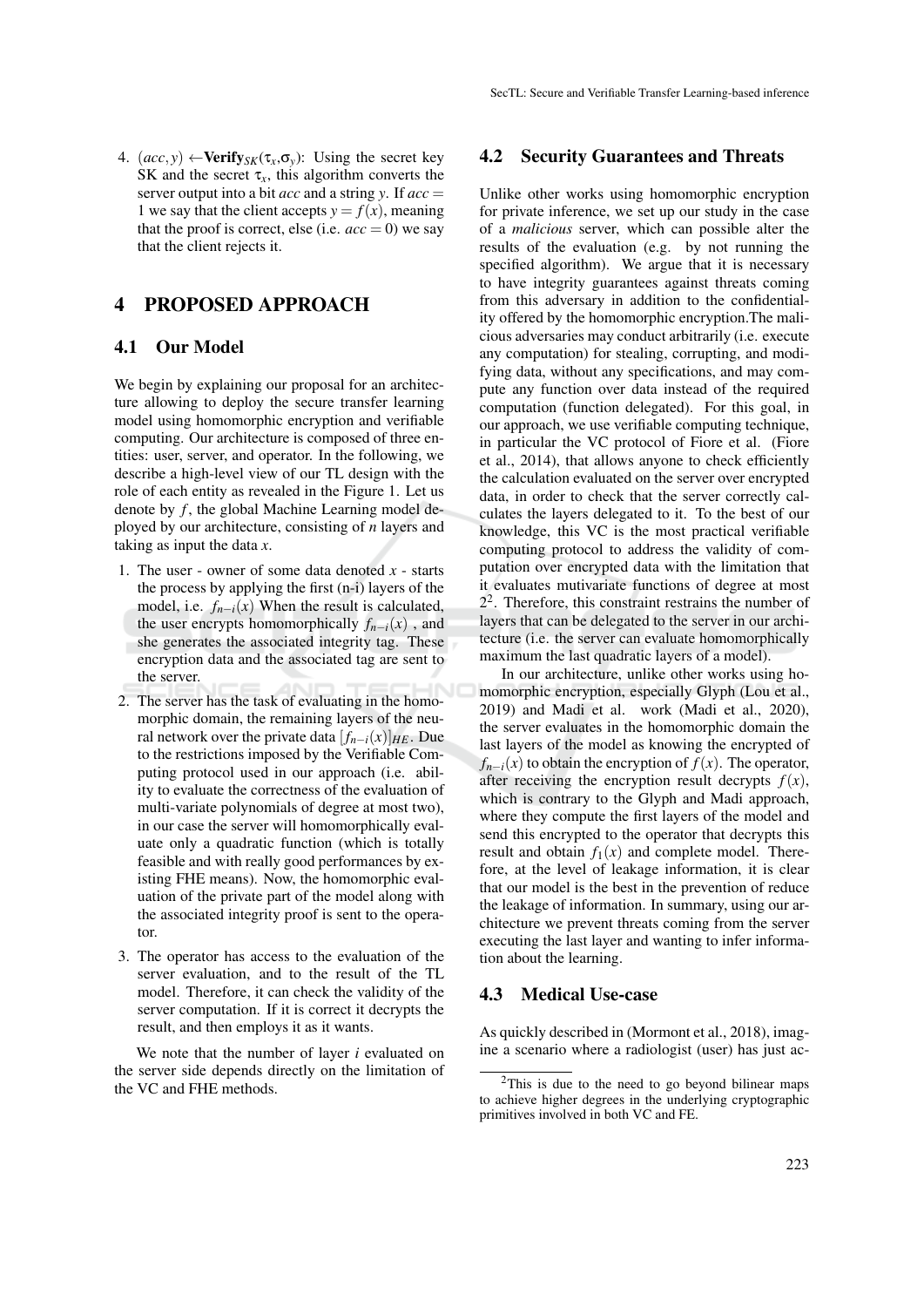

Figure 1: Our architecture for a confidentiality & integrity preserving inference phase of transfer learning.

quired images from the body of one of its patient and needs to interact with a remote proprietary diagnostic service (server) to get some insights. The service itself is expecting images as input and crunches them through an advanced deep neural network which outputs highly reliable insights in terms of the pathology the patient is suffering from as well as personalized treatment approaches. Clearly, as health-related data, the patient images and data are considered sensitive and cannot be shared without protecting their confidentiality. On the other hand, the neural network has been carefully crafted by the service provider using a lot of precious hard-earned training data and is considered critical intellectual property. In this scenario, it is thus acceptable neither that the service provider is granted access to the patient data (or to a by-product of these) nor that the radiologist is disclosed the network. Thus without additional means to prevent disclosure of these assets, a high value service is prevented to exist.

One way to resolve these conflicting requirements is by bringing privacy preserving FHE calculations into the picture. In principle, in the above scenario, the radiologist may be the owner of a FHE cryptosystem and send its patient's data encrypted under that cryptosystem to the service provider. The service provider then evaluates its neural network directly over these encrypted data, producing results which are sealed under the radiologist's cryptosystem. The final results are then sent back to the radiologist who is the only party able to decrypt them. So we are done. The patient data are not disclosed to the service provider (since they, and their by-products, are sealed under a cryptographic layer at all time) and the network is not disclosed to the radiologist since it stays on the service provider computing premises. Unfortunately, this naïve view is impractical since, despite the advances made and yet to be made in FHE operators efficiency, it is unlikely that they will be sufficient to enable practical homomorphic evaluation of the large scale neural nets involved in advanced machine learning tasks. Fortunately, as we shall now see, scaling FHE calculations to complex machine learning tasks does not necessarily mean scaling FHE calculations to large scale models.

Now let us assume that the service provider has followed the transfer learning philosophy to build its neural network. As such, its network can thus be split in two parts:

- A first preprocessing network (e.g. VGG16) which is publicly available and has no dependencies on the precious hard-earned training data of the service provider.
- A second much smaller decisional network trained on the service provider sensitive data which turns VGG16 ouputs into the highly reliable insights expected by the radiologist.

In light of the above, we can now rework our scenario to make it much more FHE friendly. Indeed, the publicly available preprocessing network can be disclosed to the radiologist's information system and run in the clear domain before encryption. So rather than sending FHE-encrypted images, the radiologist('s information system) only sends a FHE-encryption of the resulting feature vector(s), which is furthermore of much smaller size than high-resolution images. On the service provider side, only the smaller decisional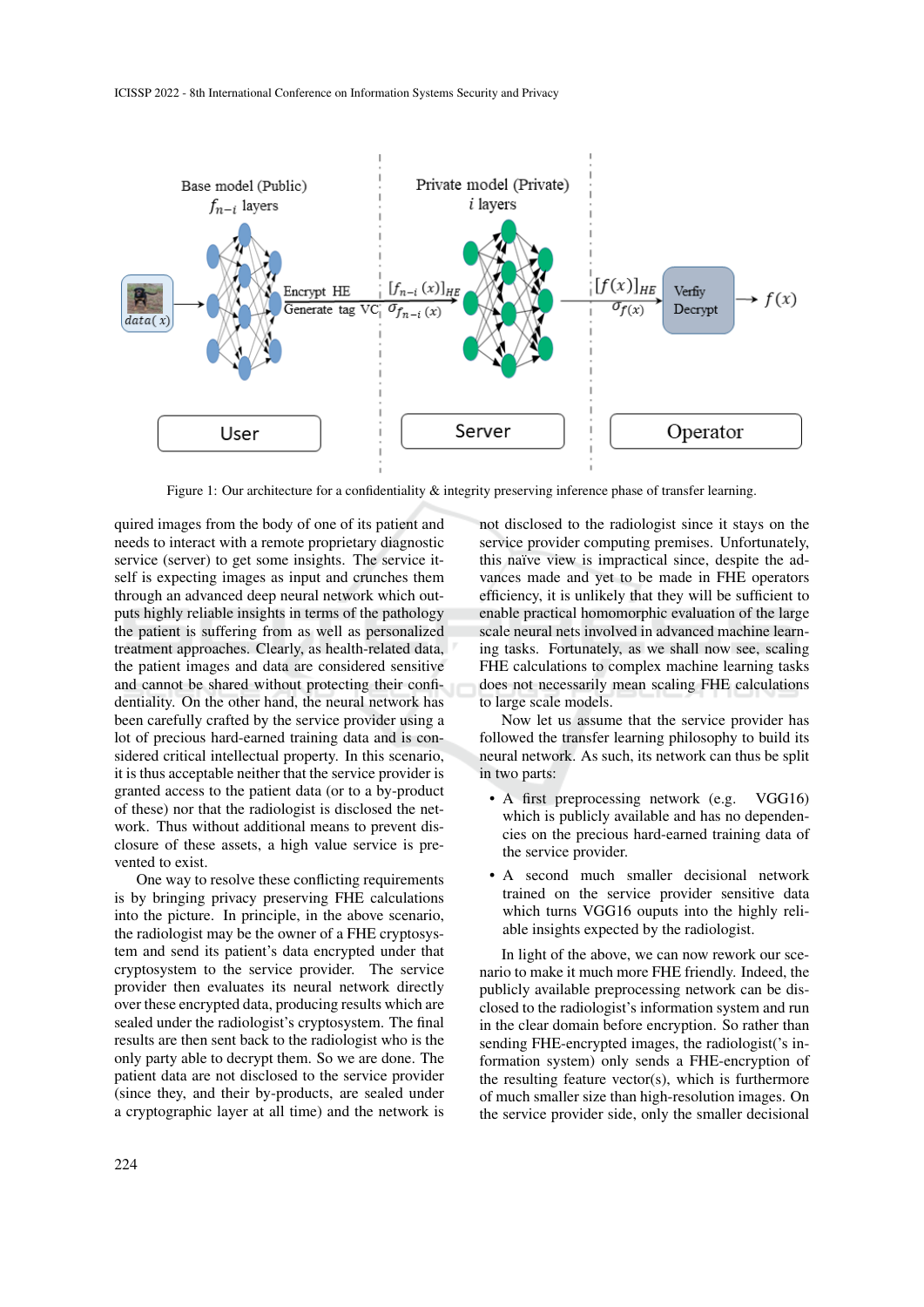network has to be run in the encrypted domain therefore dramatically decreasing the footprint of FHEcalculations and resulting de facto in much better scaling properties. Since transfer learning techniques are widely applicable and applied in the neural network community we can therefore claim that performing advanced machine learning tasks over encrypted data does not require scaling encrypted-domain calculation to large networks, as, as argued above, the fact of running the preprocessing on the user/radiologist side does not impact the confidentiality properties of the setup.

# 5 DIMENSIONALITY REDUCTION OF TARGET DOMAIN

In order to provide a good TL model, that can be used with our architecture, we propose a dimensionality reduction method of the target domain *Dtar* .

The proposed TL dimensionality reduction, which will be called Probability Elimination of Output with Light Effect (PEOLE) uses a projection map ψ :  $\mathbb{R}^m \to \mathbb{R}^{m'}$  that eliminates the features extracted by the public model of the public model. It consists in finding the minimal dimension of the feature space such that there is not a very high of accuracy in the prediction of the final model (i.e. finding  $m'$  s.t.  $m' = \psi(\mathbb{R}^m)$ ).

We note by  $X \in \mathbb{R}^{n_2 \times m}$  the matrix representing the  $\mathcal{D}_{tar}$  where we put the  $x_{tar_i}$  in the *i*−*th* line of *X*. We want to find the new matrix  $X' \in \mathbb{R}^{n_2 \times m'}$  respresenting the *Dtar*.

Our method consists in performing of two steps: First Step. For any column, we calculate the percentage of element less than a chosen threshold *s*(*s* can be for example  $10^{-6}$ ).

Second Step. Eliminate the column that has a percentage bigger than a chosen percentage *p* for example for  $p = 90\%$ , and  $s = 10^{-6}$ , we eliminate the column that has more than 90% elements small than  $10^{-6}$ ).

For a percentage *p* and a sill *s*, if we delete all the columns of *X* that have a percentage more than *p* elements small than *s*, so we do not lose a remarkable amount of accuracy

## 6 EXPERIMENTAL EVALUATION

In our experiments, we want to evaluate our architecture for the case where we extract the features from

a pre-trained model for image classification and train a classifier on top of it. We note that the ML implementations in this chapter are done on Google Collab. We use a dataset consisting in images containing only 2 types of animals (dogs and cats)  $3$  where the train folder contains 12500 images for each class. Each image in this folder has the label as part of the filename. The test dataset contains 12,500 images, named according to a numeric id.

As for the public pre-trained model, we used the VGG16 model (Simonyan and Zisserman, 2014) to extract the data features, which is a convolutional neural network model proposed by K. Simonyan and A. Zisserman (Simonyan and Zisserman, 2014). We note that this model is trained over the ImageNet<sup>4</sup>, a dataset of 14 million images belonging to 1000 classes. Our evaluation metric was the accuracy of prediction for the test sets.

The VGG16 architecture consists of:

- 1. A total of 16 layers in which weights and bias parameters are learnt.
- 2. This network contains a total of 13 convolutional layers with 3 ∗ 3 kernel size, and increasing numbers of filters corresponding to the layers, with 3 dense layers for classification (comprises of 4096,4096, and 1000 nodes each).
- 3. Each convolutional layers is followed by a ReLu activation, and a final softmax output layer (25,088 total parameters).
- 4. A  $2 \times 2$  max pooling applied at different steps (after the: 2nd, 4th, 7th, 10th, 13th convolution layer ) to obtain the informative features.

We state that, in our experimentation, we do not want to add the last layer of VGG16 architecture, since we add a classifier, essentially a Multilayer perceptron.

On top of the VGG16 model, we build our own private model, a simple neural network - MLP (Multi-Layer Perceptron) to classify over our own dataset (images of dogs and cats). Then, our private model is a MLP composed of one hidden layer with 55 neurons with an identity activation function that trains using the pre-trained features by VGG16. We note that the weight matrix for the first layer is  $25,088 \times 55$  and the hidden layer consists of  $55 \times 1$  weight vector. We recall that the features extracted from VGG16 are in the form of a vector of length 25,088. The Figure 2 represents the different steps in our test architecture.

The first step of our experiment is to encrypt the extracted features using VGG16 and to generate the

<sup>3</sup>Dataset available at https://www.kaggle.com/shivamb/ cnn-architectures-vgg-resnet-inception-tl/data.

<sup>4</sup>Dataset available at https://www.image-net.org/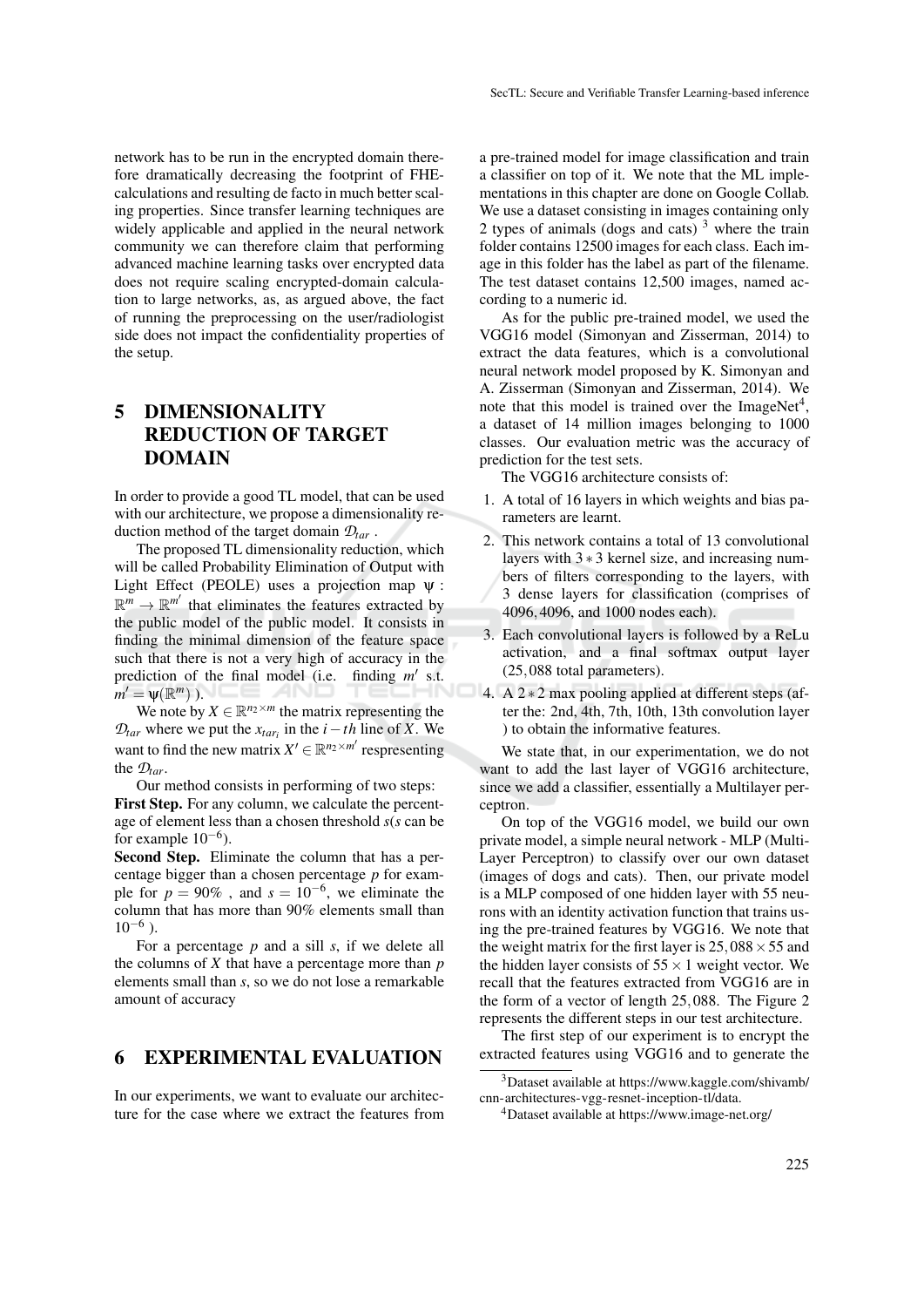

Figure 2: Our test architecture.

corresponding authentication tags. Afterwards, we evaluate the MLP model over these encrypted data and their tags (the server private computation part) and send the encrypted result with the computed result tag to an operator that can verify (over the result tag) that the calculation is correct, and decrypt this result if the verification passed.

We build two distinct sets of experimentation. On one hand, we aimed at reducing the output of VGG16 of 25088 features to an acceptable size which permits us to encrypt it using a homomorphic encryption system and to improve the speedup of the prediction over encrypted features. Using our PEOLE method we tried to find the best set of parameters  $(s, p)^5$  while preserving the accuracy level. Let us emphasise that our main focus was on the evaluation of the techniques for privacy and integrity (i.e. homomorphic encryption and respectively VC) in order to achieve a secure transfer learning model without degrading its performance.

### 6.1 Transfer Learning Parameters

To evaluate the speedup of the prediction process relative to the TL parameter and to accelerate the computation of the private model over encrypted data, we start our experiments by describing the variation of the dimension of the target domain (more precisely the output of VGG16) corresponding to the elimination of the column depending on the percentage *p* of elements with value less than  $s = 10^{-2}$ . As expected, the dimension of the features vector after elimination is reduced, as seen in Figure 3. For example, we remark that the dimension of the output VGG vector is decreased by 75% for p=80% meaning that its size decreases from 25088 to 5638.

To show a complete view of our method and its importance, we need to describe the accuracy modification using PEOLE with different values for the percentage *p*. Figure 4 describes the evolution of the accuracy with  $p \in [80, 100]$  and  $s \in$ 



Figure 3: Variation of VGG16 output vs percentage using our idea PEOLE.

 $\{10^{-6}, 10^{-5}, 10^{-4}, 10^{-3}, 10^{-2}\}.$  As we can see in this figure the accuracy for  $(s, p) = (10^{-2}, 80)$  is 97.5625 for an initial accuracy of 98.3125 (without PEOLE) and then it is an small decrease of accuracy of accuracy(0,75%).We remark that the accuracy can be the same for multiple choices of *s* and *p*, e.g.  $p=83,84$  and  $s=10^{-3},10^{-4}$  where we obtain an accuracy different from the other *s* and *p*.

As such, PEOLE method is a relatively easy way to explore the features space obtained with the initial public model and to diminish its dimension without small loss in the accuracy of the final model - i.e. as seen in the Figure 4, for  $p = 80\%$  and  $s = 10^{-2}$ , the accuracy becomes 97.5625.



Figure 4: Evolution of the model testing accuracy with respect to the percentage *p* and different *s* with PEOLE method.

As for the homomorphic encryption the plaintext are polynomials from the ring  $R_t = R/tR$  with integer coefficients modulo *t*, where  $R = \mathbb{Z}[x]/\Phi_m(x)$  denote the polynomial ring modulo the *m*-cyclotomic polynomial. One has to encode the features and

 $5$ Notations are those introduced in section 5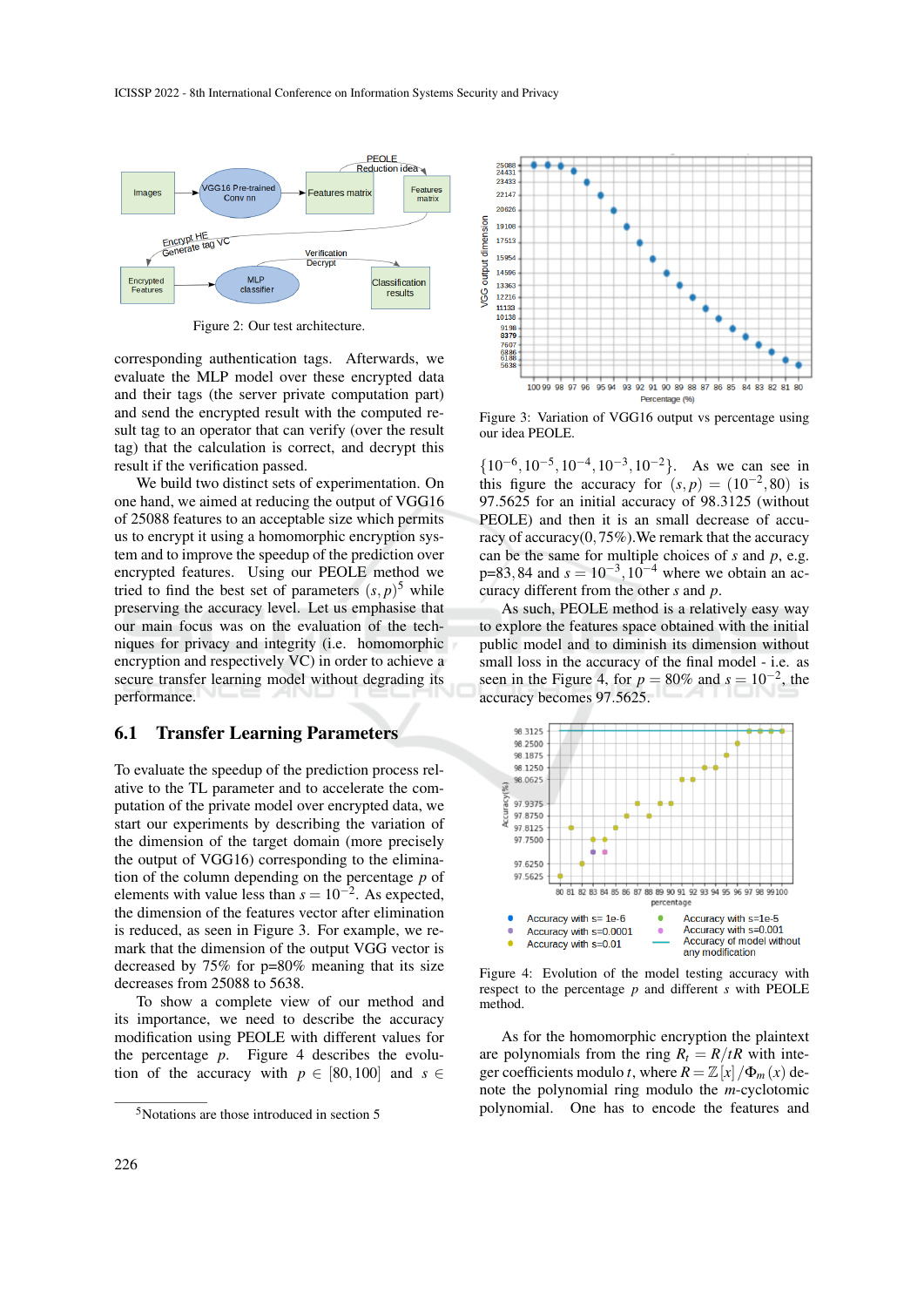the parameters of the model before performing homomorphic operations on top of them. As such, we also conducted experiments to analyze the impact of this quantization on the accuracy of the final model. In this test we fixed the parameters *s* and *p* to (10−<sup>2</sup> ,80%). The accuracy varies depending on the precision of both features (output of VGG16) and the weights of each layer. In Table 1, we focus on the performance deterioration due to the approximations on both  $w_k$  and  $f_e$  by showing the accuracy for the model with regards to the rounding precision for the weights and the features.

Table 1 describes the evolution of accuracy depending on the approximation of both: weight and features with fixed  $(p, s) = (80\%, 10^{-2})$ . We draw your attention that when we refer to a precision of an element of  $10<sup>2</sup>$  for exemple, then we round it to the nearest integer element by taking only the two-digit after the floating point (i.e; for a feature value of 12, 345 the approximated value will be 1234). As you see in this table the accuracy varies from 97.5625% to 97.5 %, then with loss  $= 0.0625$  %, with precision  $10<sup>2</sup>$  of features for any precision of weights, but it is unremarkable variance. For this reason, and taking into account all of the results for the previously mentioned experiments, we work with the following parameters:  $s = 10^{-2}$ ,  $p = 80\%$  that produces a feature vector of length 5638, with a good accuracy 97.5 (loss equal 0.8125 %).

## 6.2 Performance of Our Architecture

In the beginning, let us specify that all tests presented in this section were performed on a 2016 DELL PC(Genuine-Intel Core *i*7−6600*U*, 4 cores at 2.60*GHz* with 16*GB* RAM at 2.13*GHz*), on Ubuntu (Linux kernel 4.15.0 − 91 − *generic*, with the architecture  $x86-64$  ) as an operating system. Finally we used the C++ language to implement the encryption and verifiable computing part of our architecture.

In our experiments, we encrypt and decrypt homomorphically the data with the SEAL (SEAL, 2018) library and we use the HAL (Zuber and Fiore, 2017) library for authentication but for BFV encrypted data. We note that we choose the security parameters in the way that achieve a 128 bits of security

Table 2 shows the *sequential* evaluation times for the different steps of our architecture to predict the class of one image after applying our PEOLE method for a percentage  $p = 80\%$  and a sill  $s = 10^{-2}$ . Then, the dimension of the features extracted using VGG16 passes from 25088 to 5638. As presented in this table the encryption of this vector of 5638 takes 36.6 *s* and the generation of the tag for authentication takes 0.005 *s*. The last one is the cost of generation for a single tag since we note that the tags can be generated in parallel for each encrypted element. The application of MLP over this encryption data takes about one minute and the execution of MLP over the tag takes about 2 seconds (1.48 *s*), we also note that the evaluation of the MLP model and the tag can be executed in parallel. Finally, the verification of authentication the result is very fast and it takes about 0.027 *s*.

# 7 CONCLUSION AND FUTURE WORK

The architecture proposed in this paper is the first in the TL domain to address both integrity and confidentiality threats by means of homomorphic and verifiable computing techniques. To validate our approach, we evaluated for the evaluation of the last layer of a ML model using using unencrypted weights and encrypted feature data. In this scenario, we prevent the threats coming from the server executing the last layer and wanting information about the learning, potentially interested in infering. We create our architecture using the Keras (Chollet et al., 2015) library to build the VGG16 trained over the Imagenet, and test our approach using the MLP with one hidden layer of 55 neurons that show a good accuracy for the private prediction of the class for one image ( $\sim$  97 %) in an acceptable time (∼ 2 min=(2min for HE and in parallel 1.512 min for VC) ) with a fast verification of result.

Our architecture remains generic and can be easily extended to further deployments where the private evaluation of the neural network model delegated to the server is more complex (more layers, other activation functions, etc). In order to go further, there are several interesing directions to follow. First, a concrete optimization idea consists in the use of the VC protocols for the homomorphic schemes in batched mode which can improve the performance and reduce the memory used for the encryption data. Other idea is to use newer and more complex verifiable computing protocols, in order to be able to evaluate more than quadratic multivariate polynomials. Finally, we hope that this paper opens the door to further work covering a more general threat model for the secure AI applications using homomorphic encryption.

## **REFERENCES**

Aytar, Y. and Zisserman, A. (2011). Tabula rasa: Model transfer for object category detection. In *2011 inter-*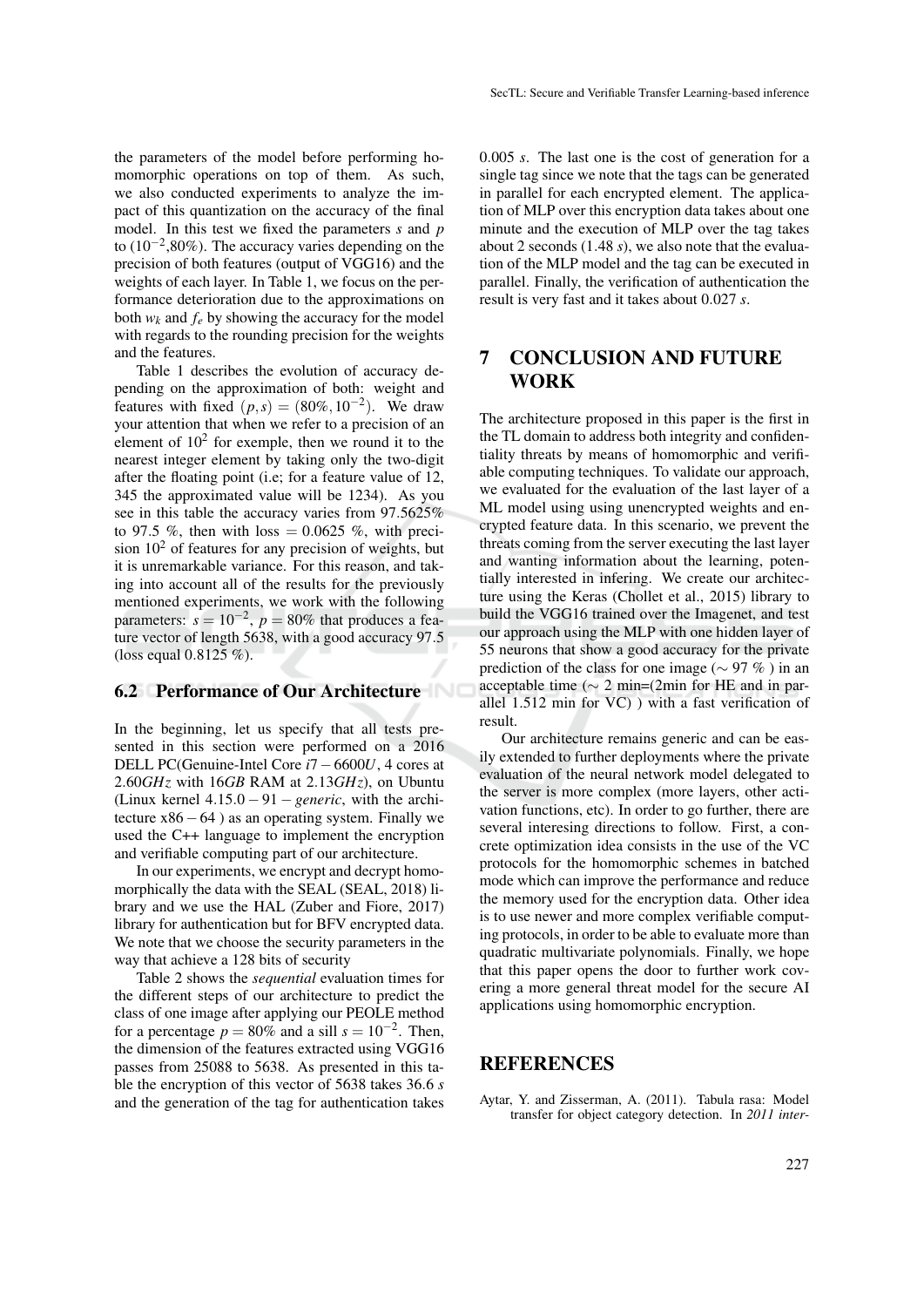Table 1: Accuracy of model after application of our PEOLE method with  $(p, s) = (80\%, 10^{-2})$  depending on precision on both  $w_i$  and  $fe$ .

|                                      |                 | precision on $w_i$ |          |                 |                 |                 |  |  |
|--------------------------------------|-----------------|--------------------|----------|-----------------|-----------------|-----------------|--|--|
|                                      |                 | $10^{2}$           | $10^3$   | 10 <sup>4</sup> | 10 <sup>5</sup> | 10 <sup>o</sup> |  |  |
| precision<br>$f$ e<br>$\overline{5}$ | $10^2$          | $97.5\%$           | $97.5\%$ | $97.5\%$        | $97.5\%$        | $97.5\%$        |  |  |
|                                      | 10 <sup>3</sup> | 97.5625%           | 97.5625% | 97.5625%        | 97.5625%        | 97.5625%        |  |  |
|                                      | $10^{4}$        | 97.5625%           | 97.5625% | 97.5625%        | 97.5625%        | 97.5625%        |  |  |
|                                      | 10 <sup>5</sup> | 97.5625%           | 97.5625% | 97.5625%        | 97.5625%        | 97.5625%        |  |  |
|                                      | 10 <sup>5</sup> | $97.5625\%$        | 97.5625% | 97.5625%        | 97.5625%        | 97.5625%        |  |  |

| Table 2: Costs (in seconds) for our architecture, where $x = (x_1, \ldots, x_{785})$ . |  |
|----------------------------------------------------------------------------------------|--|
|----------------------------------------------------------------------------------------|--|

|                  | User-side |        | Server-side | Operator-side                   |          |       |
|------------------|-----------|--------|-------------|---------------------------------|----------|-------|
| <i>Operation</i> | Enc       | GenTag | MLP(Enc(x)) | $MLP(\sigma_1,\ldots,\sigma_n)$ | Veri f v | Dec   |
| times            | 36.11     | 0.005  | 66.3        | 1.48                            |          | 0.002 |

*national conference on computer vision*, pages 2252– 2259. IEEE.

- Baralis, E., Chiusano, S., and Garza, P. (2007). A lazy approach to associative classification. *IEEE Transactions on Knowledge and Data Engineering*, 20(2):156–171.
- Blum, A. and Mitchell, T. (1998). Combining labeled and unlabeled data with co-training. In *Proceedings of the eleventh annual conference on Computational learning theory*, pages 92–100.
- Cao, X., Wang, Z., Yan, P., and Li, X. (2013). Transfer learning for pedestrian detection. *Neurocomputing*, 100:51–57.
- Chollet, F. et al. (2015). Keras. https://github.com/fchollet/ keras.
- Fan, J. and Vercauteren, F. (2012). Somewhat practical fully homomorphic encryption. *IACR Cryptology ePrint Archive*, 2012:144.
- Fiore, D., Gennaro, R., and Pastro, V. (2014). Efficiently verifiable computation on encrypted data. In *Proceedings of the 2014 ACM SIGSAC Conference on Computer and Communications Security*, pages 844–855.
- Gao, J., Ling, H., Hu, W., and Xing, J. (2014). Transfer learning based visual tracking with gaussian processes regression. In *European conference on computer vision*, pages 188–203. Springer.
- Ghodsi, Z., Gu, T., and Garg, S. (2017). Safetynets: Verifiable execution of deep neural networks on an untrusted cloud. In *Advances in Neural Information Processing Systems*, pages 4672–4681.
- Gilad-Bachrach, R., Dowlin, N., Laine, K., Lauter, K., Naehrig, M., and Wernsing, J. (2016). CryptoNets: Applying neural networks to encrypted data with high throughput and accuracy. In *ICML*, pages 201–210.
- Hesamifard, E., Takabi, H., and Ghasemi, M. (2019). Deep neural networks classification over encrypted data. In *ACM CODASPY*, page 97–108.
- Jie, L., Tommasi, T., and Caputo, B. (2011). Multiclass transfer learning from unconstrained priors. In *2011 International Conference on Computer Vision*, pages 1863–1870. IEEE.
- Joachims, T. et al. (1999). Transductive inference for text classification using support vector machines. In *Icml*, volume 99, pages 200–209.
- Kuncheva, L. I. and Rodriguez, J. J. (2007). Classifier ensembles with a random linear oracle. *IEEE Transactions on Knowledge and Data Engineering*, 19(4):500–508.
- Kuzborskij, I., Orabona, F., and Caputo, B. (2013). From n to n+ 1: Multiclass transfer incremental learning. In *Proceedings of the IEEE Conference on Computer Vision and Pattern Recognition*, pages 3358–3365.
- Kuzborskij, I., Orabona, F., and Caputo, B. (2015). Transfer learning through greedy subset selection. In *International Conference on Image Analysis and Processing*, pages 3–14. Springer.
- Kuzborskij, I., Orabona, F., and Caputo, B. (2017). Scalable greedy algorithms for transfer learning. *Computer Vision and Image Understanding*, 156:174–185.
- Long, M., Wang, J., Ding, G., Sun, J., and Yu, P. S. (2013). Transfer feature learning with joint distribution adaptation. In *Proceedings of the IEEE international conference on computer vision*, pages 2200–2207.
- Lou, Q., Feng, B., Fox, G. C., and Jiang, L. (2019). Glyph: Fast and accurately training deep neural networks on encrypted data. *arXiv preprint arXiv:1911.07101*.
- Madi, A., Sirdey, R., and Stan, O. (2020). Computing neural networks with homomorphic encryption and verifiable computing. In *International Conference on Applied Cryptography and Network Security*, pages 295–317. Springer.
- Mormont, R., Geurts, P., and Marée, R. (2018). Comparison of deep transfer learning strategies for digital pathology. In *Proceedings of the IEEE Conference on Computer Vision and Pattern Recognition Workshops*, pages 2262–2271.
- Nigam, K., McCallum, A. K., Thrun, S., and Mitchell, T. (2000). Text classification from labeled and unlabeled documents using em. *Machine learning*, 39(2):103– 134.
- Patricia, N. and Caputo, B. (2014). Learning to learn, from transfer learning to domain adaptation: A unifying perspective. In *Proceedings of the IEEE Conference*